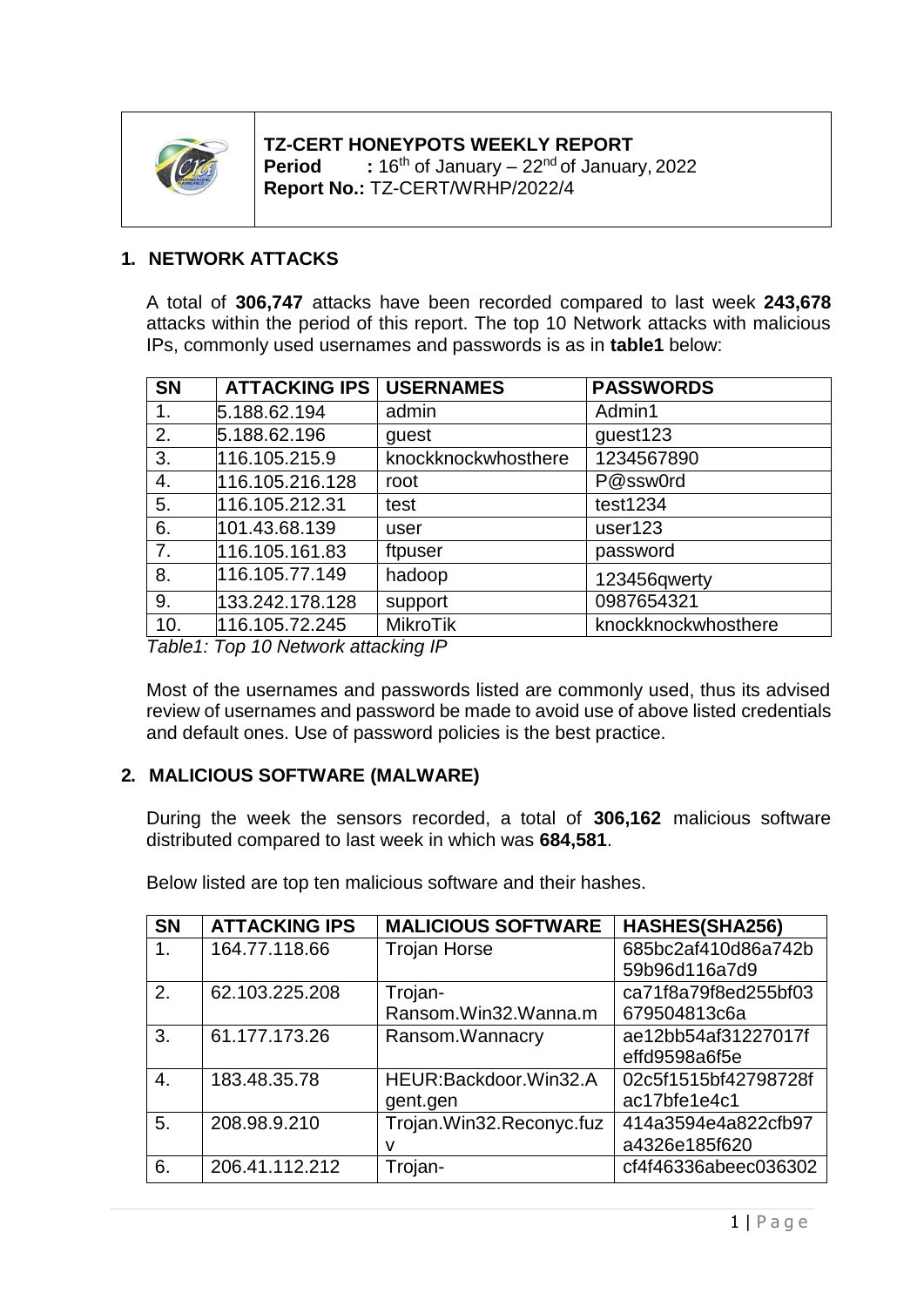|                |                 | Ransom.Win32.Wanna.m | 97f846d17482                         |
|----------------|-----------------|----------------------|--------------------------------------|
| 7 <sub>1</sub> | 47.104.203.199  | Ransom. Wannacry     | 0646877a031e99b620f<br>eec592841848c |
| 8.             | 221.4.205.226   | W32/Wanna.M!tr       | 07d267ca215ec3fabf1c<br>454665c2715a |
| 9.             | 110.224.174.101 | Ransom.Wannacry      | 15f4980c0667c400d6b<br>5c35f6a20c032 |
| 10.            | 41.59.89.218    | Trojan.Agent.CZTF    | 1a400481251fac98bc5<br>74c0aed7beca8 |

*Table2: Top 10 Malicious attacking IP*

## **3. WEB ATTACKS**

During the week the sensors recorded a total of **10,431** web attacks compared to last week which was **2,537**.

From the table the top 10 web-based attacks and their associated requests sent to web servers for the period between  $16<sup>th</sup>$  January and 22<sup>nd</sup> January, 2022, are detailed. The requests are the payloads.

| <b>SN</b>        | <b>ATTACKING IPS</b> | <b>TOP REQUESTS</b>                                         |
|------------------|----------------------|-------------------------------------------------------------|
| 1.               | 47.102.98.20         | /jenkins/login                                              |
| 2.               | 158.140.163.28       | /login                                                      |
| 3.               | 65.21.133.144        | /manager/html                                               |
| $\overline{4}$ . | 135.148.99.31        | /secure/ContactAdministrators!default.jspa                  |
| 5.               | 212.102.57.152       | /boaform/admin/formLogin?username=admin&psd=ad<br>lmin      |
| 6.               | 51.81.161.144        | /boaform/admin/formLogin?username=adminisp&psd=<br>adminisp |
| 7.               | 51.222.54.18         | /config/getuser?index=0                                     |
| 8.               | 13.68.212.10         | /boaform/admin/formLogin?username=ec8&psd=ec8               |
| 9.               | 20.121.208.250       | /hudson                                                     |
| 10.              | 194.147.142.118      | /favicon.ico                                                |

*Table3: Top 10 web attacking IP*

## **4. RECOMMENDATIONS**

The Honeypot sensors have recorded IP addresses with most common malware used in the world today. Monitoring of the listed IP address is advised and further to: -

**4.1** Note that most of malicious IP addresses captured are also listed as malicious IP addresses in other sources that are also observing security attacks; thus